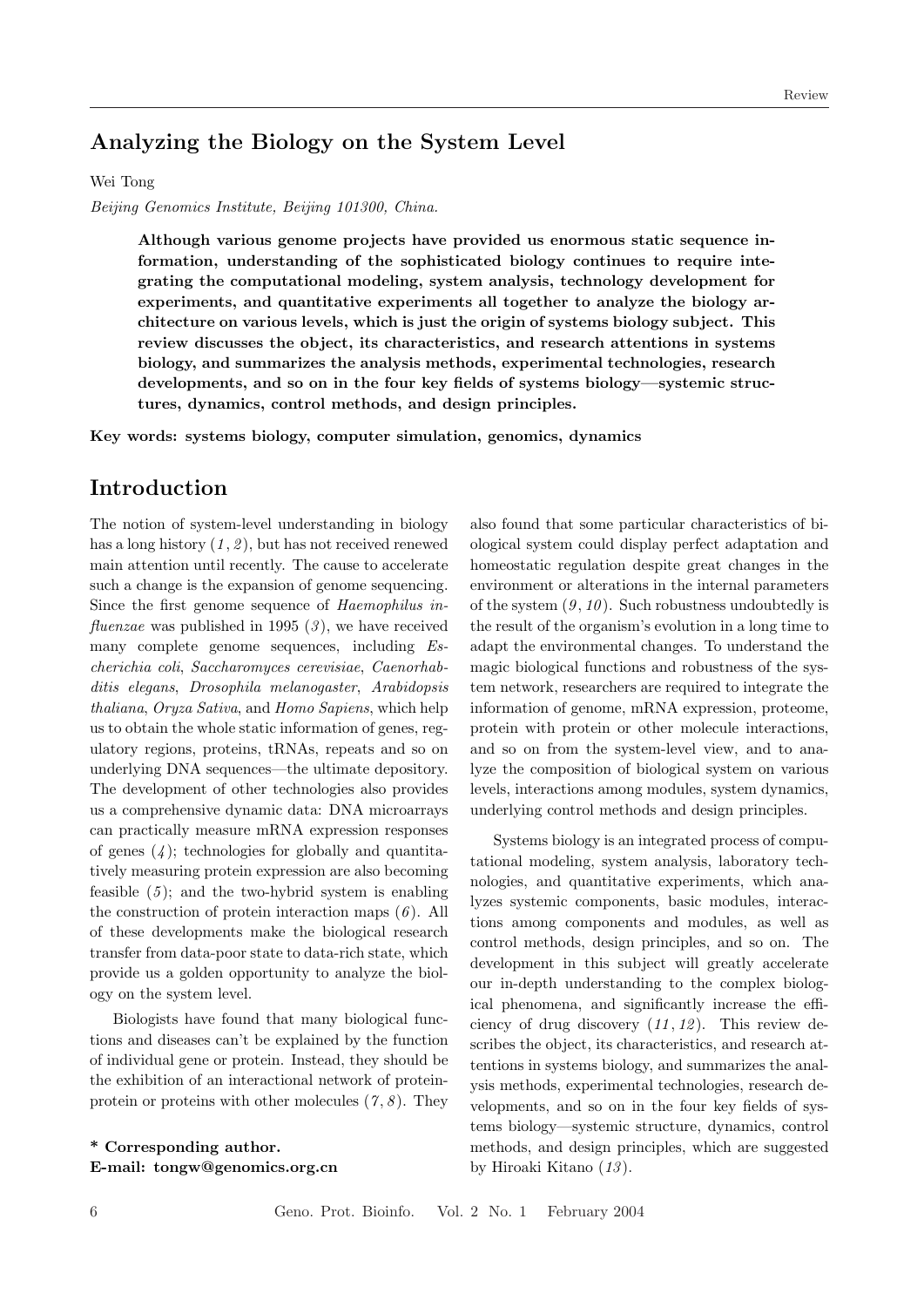# The Object of Systems Biology

The research object of systems biology is the whole biological system, including genes, RNAs, proteins, metabolics and cells in a narrow sense, and organs,

organism and ecological system in a broad sense. A simple complexity pyramid (Figure 1; ref.  $1/4$ ) can summarize the components of biological system on different levels in a narrow sense.



Fig. 1 The complexity pyramid of biological system by Oltvai and Barabasi  $(14)$ . At the lowest level, the various molecular components of genes, RNAs, proteins, and metabolites form genetic-regulatory motifs or metabolic pathways (Level 2), which in turn are the building blocks of functional modules (Level 3). These modules are nested, generating a scale-free hierarchical architecture (Level 4).

# Characteristics of Biological System

## **Complexity**

Although Vicsek thinks that the concept of complexity is currently abused and "it's almost an empty statement to say that a system is complex because almost every real system is inherently complicated"  $(15)$ , the biological system is really complex, no matter from the diversity of the system's components, the hierarchy of the network's interactions, or the various biological functions displayed by the system, if we don't emphasize the accuracy of the concept firstly. Carlson et al compared the complexity between biological systems and their modern technological counterparts, such as central processing unit (CPU) and jet aircraft  $(16)$ .

## Robustness

Robustness refers to the preservation of particular characteristics despite uncertainty in components or the environment  $(17)$ . Among many questions in systems biology, one issue receiving considerable attention is how robustness is achieved and how it evolves within various aspects of biological systems. For example, the precision of adaptation in the chemotaxis of E. coli is robust  $(9)$ ; Eldar *et al* found that the activation gradient of bone morphogenic protein (BMP) of Drosophila was robust to changes in gene dosage  $(18)$ , and the segment polarity network of *Drosophila* was also a robust development module  $(10)$ . The biological system uses at least the following four methods to attain the robustness aspect: a form of system control, redundancy, structure stability, and modularity, which are also applied widely in the engineering system  $(13)$ .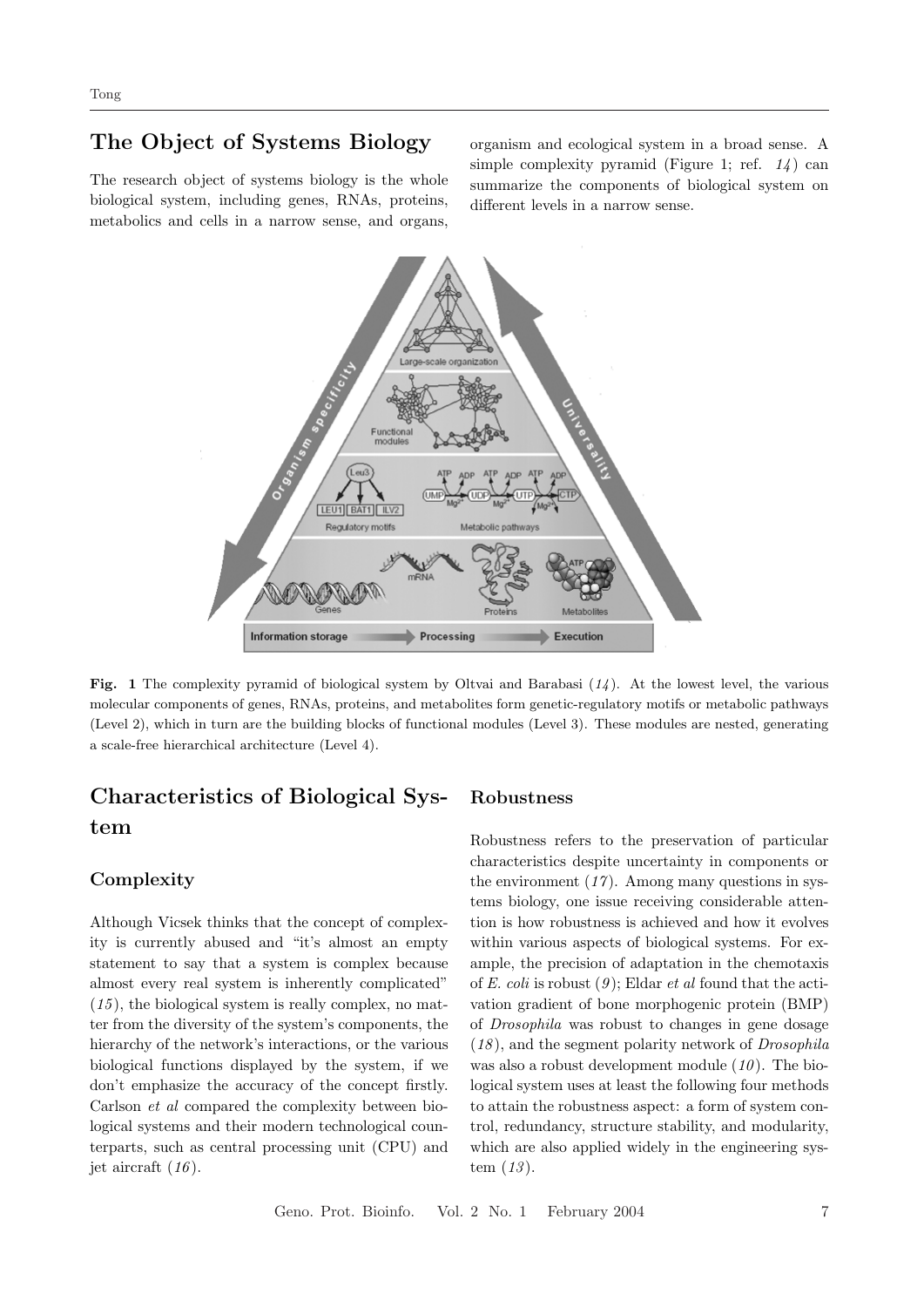## Evolution

Evolution is just the main difference between the biological system and the engineering one: the targets' values or statuses are received initially on the engineering system design, whereas in biological system such targets are formed by evolution  $(19)$ .

# Key Fields in Systems Biology

For a biological system, the system-level understanding can be derived from insight into the following four key fields—system structure, dynamics, control methods and design principles. Process in any of the four fields requires breakthroughs in our understanding of computational sciences, genomics, measurement technologies, and integration of such discoveries with existing knowledge  $(13)$ . The following will describe the analysis methods and developments in the four key fields of systems biology.

### System structure

The research field of system structure determines the components, their relationships, and modules of the biological system, as well as builds the whole static network of system. It is the foundation of the whole systems biology research. Only when we have got an understanding of the system structure, can we then investigate the system dynamics, underlying control methods and design principles. In fact, the current research on system dynamics is mainly focusing on the structure-known systems.

1. Classifying the genome-scale genes and distributing them to various modules based on the similarity of gene expression profile, which can accelerate the determination of the biological network's structure.

The foundation of such a method is that coexpressed genes are likely to encode proteins that participate in a common structural complex, metabolic pathway, or biological process  $(20, 21)$ . There have been many clustering algorithms to classify the largescale expression profile data produced by DNA microarray  $(22-27)$ . For the issues about the low accuracy and high error rate of repeat experiments in the data produced by DNA microarray (28–30), Kalir et al measured promoter activity in the flagellar system of E. coli at high accuracy and temporal resolution by means of green fluorescent protein (GFP) reporter plasmid, and ordered the genes in a flagella pathway by analyzing expression kinetics  $(31)$ . Extended research is to identify the cis-regulatory elements associated with the genes in the same group  $(32)$ , and search the genome-wide distribution of such cis-regulatory elements to complement the genes in one module given by the DNA microarray profile data (33 ). Recent studies lead to the view that, in contrast to a simple linear assembly line, a complex and extensively coupled network has evolved to coordinate the activities of the gene expression machines (Figure 2; ref.  $34$ .

The genes classifying method by expression similarity still has some shortages: all the biological processes are interlocked, and proteins may play multiple cellular roles, which may produce errors in the association between genes' expression profiles and their functions. So Ker-Chau Li presented a co-expression dynamics theory to try to solve this issue (35 ).

2. Determining the proteins' relationship to build a protein-protein interaction network.

Protein interactions on a proteome-wide scale have already been analyzed in the methods of yeast twohybrid assay  $(36, 37)$ , protein chips  $(38)$ , and so on. Yeast two-hybrid assay is a high-throughput method of mapping pair-wise protein interactions on a large scale, and has been applied in the construction of large-scale proteins interaction networks of S. cerevisiae  $(39, 40)$ , C. elegans  $(41)$ , D. melanogaster  $(42)$ , etc. Gavin et al  $(43)$  and Ho et al  $(44)$  took a more effective approach to identify protein complexes that contain three or more proteins. They attached tags to hundreds of different proteins as bait proteins, and allowed such baits to be expressed in the cell and form physiological complexes with other proteins, then fished out the entire complex by extracting the tag on the bait protein. At the end, the proteins extracted with the tagged bait were identified using the standard mass-spectrometry method. Figure 3 represents the protein complex network built by Gavin et al in such a way.

3. Distributing certain genes to some modules that govern the biological functions or phenotypes by measuring the phenotypic aspect of haploid deletion strains.

Jorgensen et al obtained the five most potent genes and the corresponding complex network that govern the critical cell size in S. cerevisiae  $(45)$  by determining the cell size distributions for the complete set of  $~\sim 6000$  yeast gene deletion strains  $(46)$ . This method is more directly than other ways to determine the system functional modules, for it directly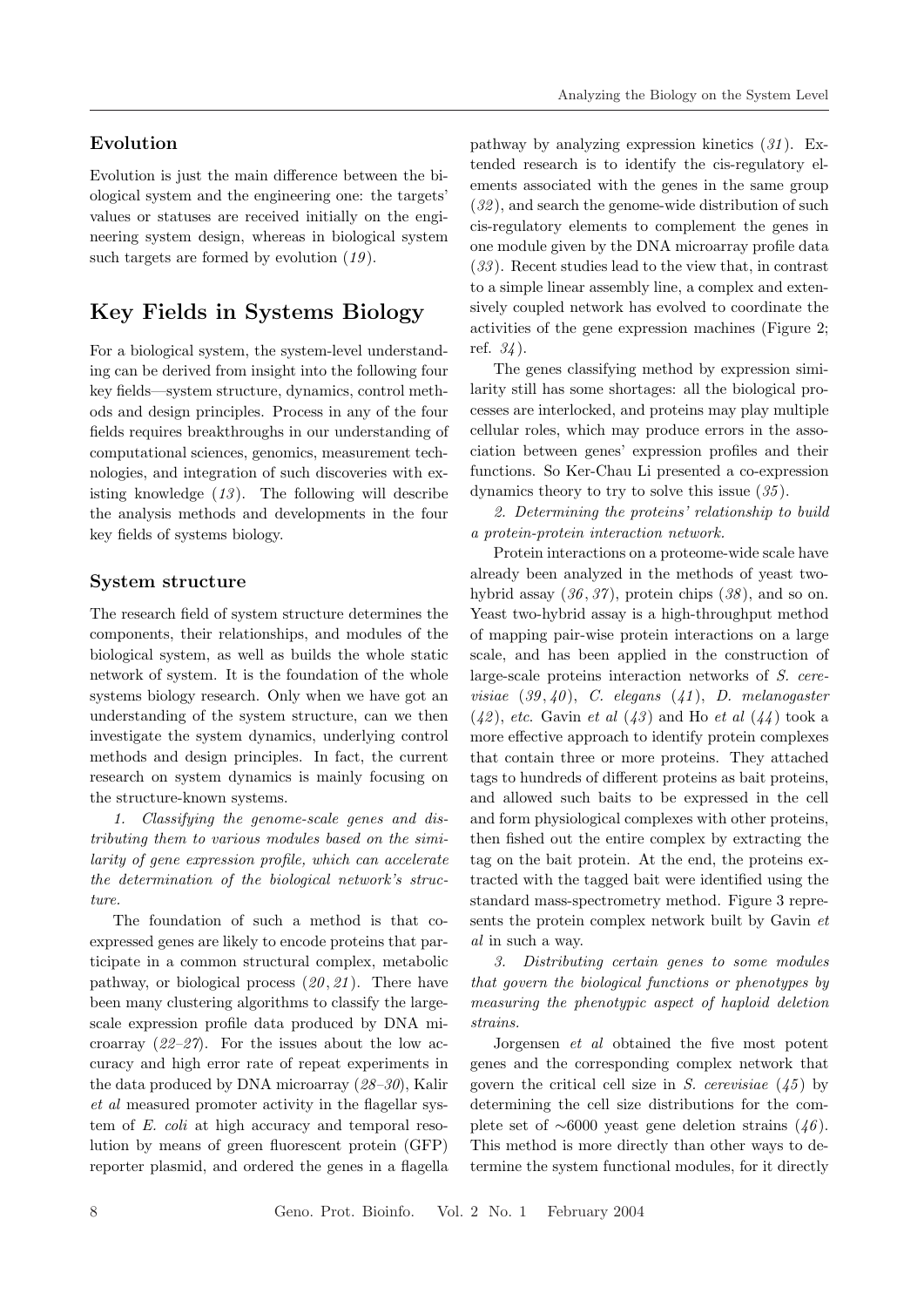

Fig. 2 A complex network of coupled interactions in eukaryotic gene expression by Maniatis and Reed  $(34)$ .



Fig. 3 The yeast protein complex network, and grouping of connected complexes by Gavin et al  $(43)$ .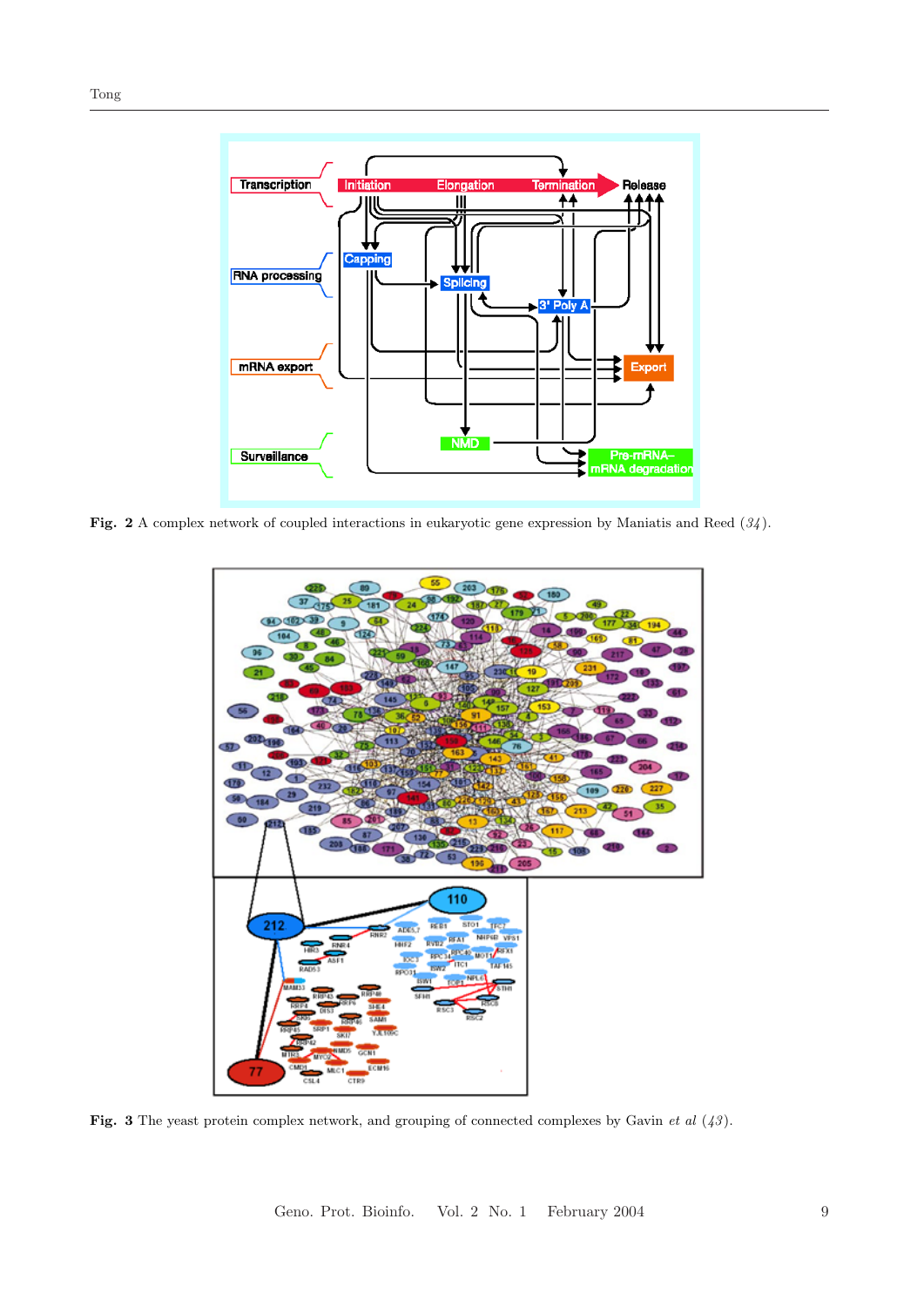measures the phenotypic aspects of certain gene deletion strains. Its shortages are that it can only be used to analyze the modules whose phenotypic characteristics are easy to measure, and it can't consider the genes whose absence would lead to the cell's death.

4. Analyzing the biological interaction network to distribute the proteins into different modules with graph theory, topological structure analysis, etc.

Depending on the more reliable 11,855 interactions among 2,617 yeast proteins evaluated by von Mering et al  $(47)$ , Bu et al identified topological structures of such proteins' interaction network (quasicliques and quasi-bipartites) to classify the proteins to different groups by a spectral analysis method. They found that the proteins within the same group share similar biological functions  $(48)$ . Because interacting proteins usually localize in the same subcellular compartments  $(47)$ , Rives *et al* integrated the high-throughput yeast protein-protein interaction data  $(39, 40)$  and the corresponding data of protein localization in cellular compartments  $(49)$  to identify modules of yeast cellular networks by a networkclustering method, which was validated by clustering known signaling-protein modules  $(50)$ .

## System dynamics

The research field of system dynamics is to measure the components' variety (for example, the mRNAs' expression profiles) in a time scale or different conditions for a system with structure mainly known, choose certain mathematical model, list corresponding equations to describe the model, determine the dynamic parameters based on the kinetic data, and at last compare the prediction data with the experimental data, and if needed, revise the model. In fact, the dynamic analysis can also give useful predictions and complements to the system structure. For example, Ideker et al integrated the methods of DNA microarrays, proteome, database searching and so on to analyze the pathway of yeast galactose utilization, and complemented some interactions to the metabolic network  $(51)$ .

#### 1. Choosing a model.

The choice of certain mathematical model is a key step for system dynamic analysis, which depends on the availability of the corresponding biology knowledge to compare with the scope and abstraction level of the model. With unknown rate constants for particular reactions, the constraints-based models can be adopted utilizing only the network structure in-

formation  $(52-54)$ . Because of the large number of unknown kinetic parameters and computational complexity, genome-scale models of metabolism or other biological systems have only been analyzed with the constrains-based modeling philosophy (55 ). With some known steady-state rate constants, many modeling approaches can be used to model cellular processes and to analyze how system behavior changes and investigate dynamic aspects. These approaches include kinetic  $(56, 57)$ , stochastic  $(58, 59)$ , and cybernetic ones  $(60, 61)$ . Bifurcation analysis can provide a detailed illustration of dynamic behavior  $(62, 63)$ .

2. Determining the kinetic parameters.

After building the model and listing the corresponding equations, the next step is to specify the kinetic parameters for various regulations. We need to measure the system elements' varying profiles, and give the prediction profiles by model simulations, then determine the kinetic parameters by minimizing the difference between the measured profiles and the predicted ones. Ronen et al developed a system for real-time monitoring of the transcriptional activity of operons in the SOS DNA repair system of E. coli by means of low-copy reporter plasmid, in which a promoter controls the GFP, described the subsystem by the Michaelis-Menten model, and determined the corresponding dynamic parameters  $(64)$ . The model for circadian oscillations in Drosophila was described by a set of ten kinetic equations  $(65-67)$ , and Leloup et al extended the rhythm model to mammals, which was governed by sixteen kinetic equations  $(68)$ .

#### Control methods

1. Determining the central components, modules or aspects of the system on different levels.

After the system network is constructed, the next important analysis is to address the key components in the system, which can be the candidates for the drug targets, and the control methods, such as feedback and feedforward controls, to extend our understanding to the system. The quantitative analysis in the perturbation to protein interactions of S. cerevisiae has demonstrated that the most highly connected proteins in the cell are the most important for its survival  $(69)$ . Stelling *et al* utilized the elementary-mode analysis to simultaneously predict the key aspects of network functionality, robustness and gene regulation of E. coli central metabolism  $(70)$ .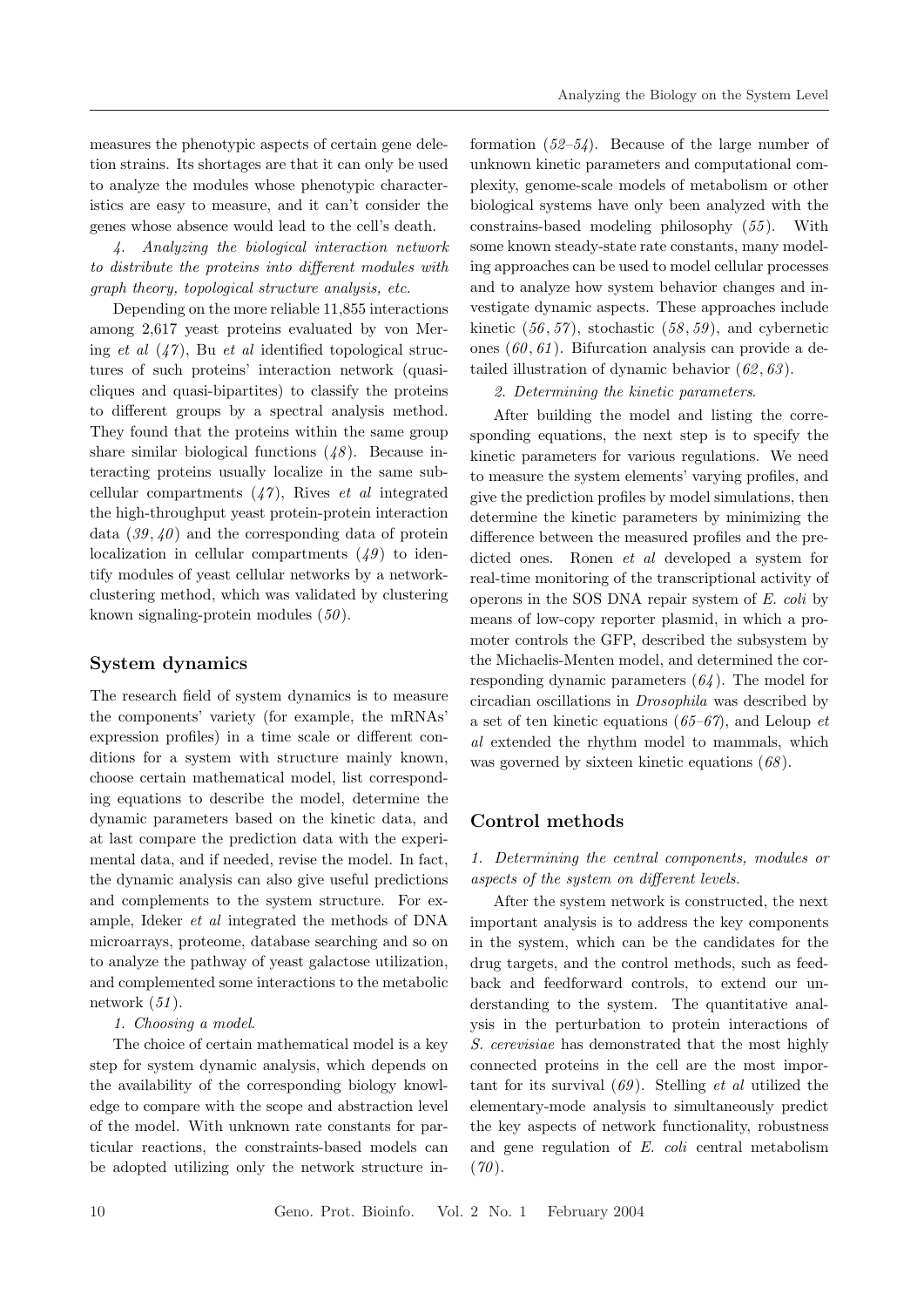2. Exploring the relationship between the changes of system parameters or components and the variety of system's phenotypes and functions.

This research is an important application field for systems biology, which explores the variety of system's components or parameters and the organism's phenotypes, analyses the corresponding control methods, and gives effective predictions. On the sub-cell level: Lev Bar-Or et al modeled the oscillations of p53 and Mdm2 proteins by a mathematical model to describe the p53-Mdm2 feedback loop  $(71)$ ; Ideker et al integrated genomic and proteomic methods to systematically perturb and analyze the yeast galactose utilization pathway  $(51)$ ; methods in computational biology contribute to clarify the molecular and dynamical bases of cellular rhythms  $(72)$ ; Davidson et al gained some properties of the Strongylocentrotus purpuratus's endomesoderm development process by analyzing the gene regulatory network, and tried to explain the developing phenotype  $(73)$ . On the cell level: Jamshidi et al developed a mathematical application package to perform dynamic simulations of the metabolic network of human red blood cell  $(74)$ ; the E-Cell project is developed to visualize and dynamically simulate the cell  $(75)$ ; and the Alliance for Cellular Signaling (AfCS) is systematically exploring the signaling networks in two types of mouse cells—B lymphocytes and cardiac muscle cells (76–78). At the organ level, the whole organ of heart can be modeled to explore its functionality  $(79)$ .

### Design principles

The research field of design principles is to explore the principles of creating organisms by "God", and is the highest level of systems biology. However, we haven't uncovered the system-scale dynamics, let alone comprehensive control methods, so it is a long way to understand the system design principles underlying them. Presently there are the following ways applied in this field:

1. Exploring the similarity of system-level design between the engineering system and the biological one by the knowledge in our system design of modern engineering.

Csete et al described insights from engineering theory and practice that can shed some light on biological complexity  $(17)$ . Strogatz explored the topology of complex networks, such as food web, electric power grid, and regulatory network in cell (80 ).

2. Analyzing the system network to determine

some system aspects and provide clues to clarify the system design principles in the end.

The interaction network of yeast proteins has been shown to have a nonrandom power-law distribution of node connectivity (number of interactions of each protein) and a low frequency of direct connections between high-connectivity nodes  $(81)$ . Shen-Orr  $et$ al found that much of the transcriptional regulation network of E. coli is composed of repeated appearances of three highly significant motifs, the feedforward loop, single input module and densely overlapping regulons, each of which has a specific function in determining the gene expression  $(82)$ . Network motif was analyzed in complex networks, such as that of biochemistry, neurobiology, ecology, and engineering, to uncover their structural design principles  $(83)$ .

# Attentions to the Systems Biology Research

#### 1. The comprehensiveness in measurements.

The high throughput, systemic and accurate measurements needed by systems biology research require the comprehensiveness in three aspects, that is, factor, time-line, and item. The factor comprehensiveness reflects almost all the mRNAs, proteins, and other components in the biological system. The time-line comprehensiveness represents the time frame within which measurements are made. And the item comprehensiveness refers to the simultaneous measurement of multiple items, such as mRNA and protein concentrations, phosphorylation, localization, and so forth  $(13)$ .

2. The breakthroughs in experimental technology.

Completing the system-level analysis of biological regulation requires high throughput and exact measurements for goals that are perhaps beyond the scope of current experimental practices. Technical innovations in experimental devices, such as single-molecule measurements, femto-lasers that permit visualization of molecular interactions, and nano-technologies, are critical aspects of systems biology research (13 ).

3. The building of mathematical model.

When choosing certain model, it is important to firstly consider the purpose of model building: whether it is to obtain an in-depth understanding of system behavior or to predict complex behavior in response to complex stimuli, and we must first define the scope and abstraction level of the model  $(13)$ .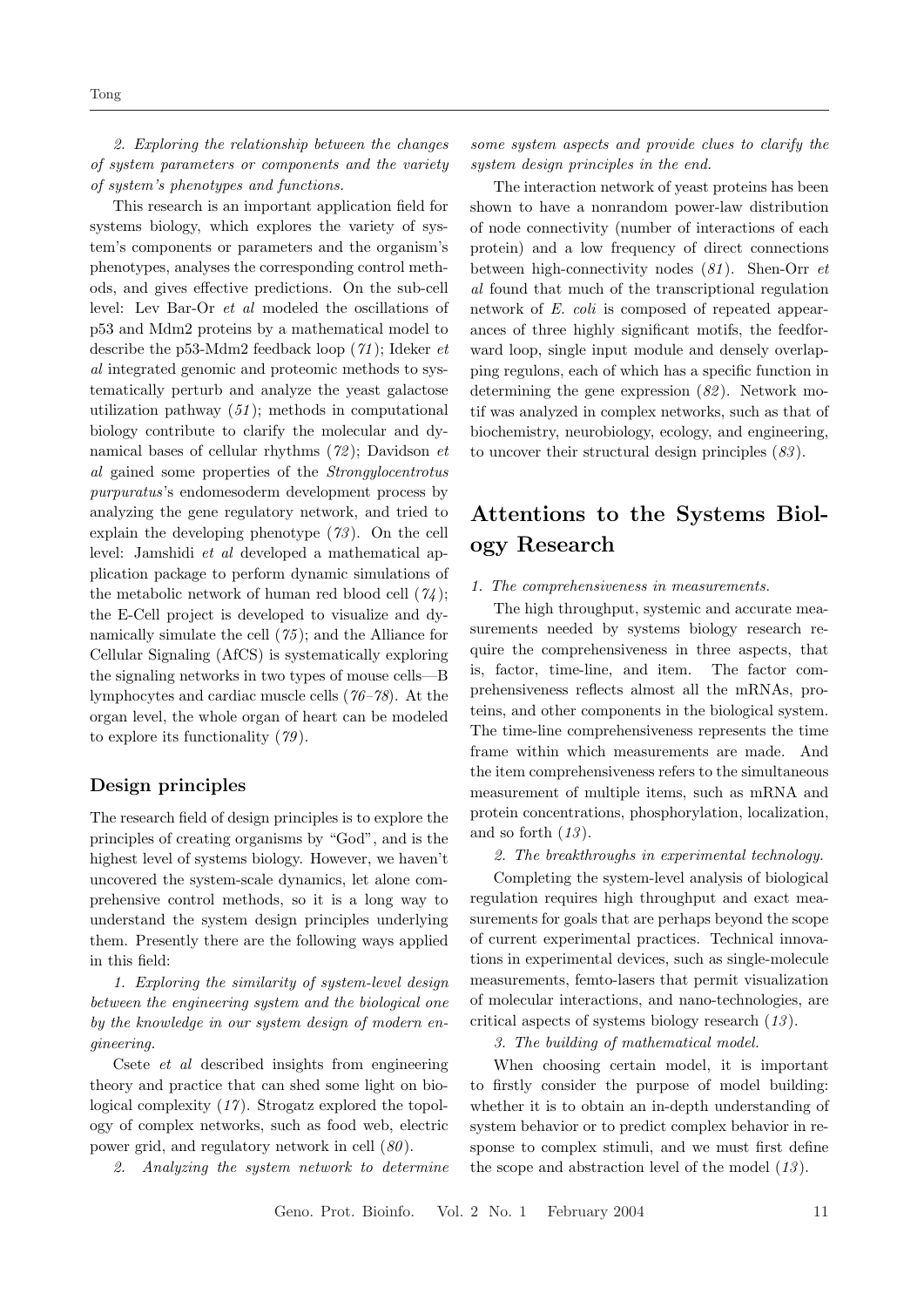4. The development of standard programming language to describe the biological models and the corresponding software.

It is very important to represent various biological models in a universal programming language for the information's integration and the effective utilization of resource, which can benefit the researchers to exchange models between different model-building software, and enable them to reuse components from one model to another, thus accelerating model building. The Systems Biology Mark-up Language (SBML; ref.  $84$ ) and CellML  $(85)$  are trying to define a standard for an XML-based machine-readable model definition. The Systems Biology Workbench (SBW; ref. 86 ) built on SBML provides a framework of modular open-source software for systems biology research.

5. The development of corresponding databases.

There have built some databases concerned with biological pathways, interactions and so on, such as the Kyoto Encyclopedia of Genes and Genomes (KEGG; ref.  $87$ ), Alliance for Cellular Signaling (AfCS; ref. 76 ), Munich Information Center for Protein Sequences (MIPS; ref. 88 ), and Signal Transduction Knowledge Environment (STKE; ref. 89 ).

# Conclusion

In the past tens of years, biologists have always tried to locate, clone, and express various genes, and to associate individual gene's role with some biological functions or phenotypes, and have explained some system behavior by the characteristics of components, which in fact belong to the reductionism. These methods have produced many achievements and are still important, whereas during the progress of our research and the accumulation of genomic, proteomic and dynamic measuring data nowadays, we should exceed reductionism  $(90)$  and focus on the systemlevel research of biology, which includes the above fields of system structure, dynamics, control methods and design principles. Because the biological system is not just a simple assembly of genes, proteins and other molecules, many of its properties cannot be fully understood by merely listing the whole components of the system and drawing maps of their interactions. If molecular biology, genomics, and proteomics have provided us some knowledge of individual components' roles and system behavior, and listed for us most components of the system, now it is time to put them back to the system, and analyze the systemic hierarchy, dynamics, control methods and design principles.

## Acknowledgements

The author thanks the discussion with Prof. Bailin Hao in Institute of Theoretical Physics, China, the suggestions of Prof. Uri Alon in Weizmann Institute of Science, Israel, and the precious comments of the reviewers.

# References

- 1. von Bertalanffy, L. 1933. Modern Theories of Development: An Introduction to Theoretical Biology. Oxford Univ. Press, Oxford, United Kingdom.
- 2. Weiner, N. 1948. Cybernetics or Control and Communication in the Animal and the Machine. MIT Press, Cambridge, United States.
- 3. Fleischmann, R.D., et al. 1995. Whole-genome random sequencing and assembly of Haemophilus influenzae Rd. Science 269: 496-512.
- 4. Lander, E.S. 1999. Array of hope. Nat. Genet. 21: 3-4.
- 5. Gygi, S.P., et al. 1999. Quantitative analysis of complex protein mixtures using isotope-coded affinity tags. Nat. Biotechnol. 17: 994-999.
- 6. Schwikowski, B., et al. 2000. A network of proteinprotein interactions in yeast. Nat. Biotechnol. 18: 1257-1261.
- 7. Hartwell, L.H., et al. 1999. From molecular to modular cell biology. Nature 402: C47-52.
- 8. Eisenberg, D., et al. 2000. Protein function in the post-genomic era. Nature 405: 823-826.
- 9. Alon, U., et al. 1999. Robustness in bacterial chemotaxis. Nature 397: 168-171.
- 10. von Dassow, G., et al. 2000. The segment polarity network is a robust developmental module. Nature 406: 188-192.
- 11. Bailey, J.E. 1999. Lessons from metabolic engineering for functional genomics and drug discovery. Nat. Biotechnol. 17: 616-618.
- 12. Cascante, M., et al. 2002. Metabolic control analysis in drug discovery and disease. Nat. Biotechnol. 20: 243-249.
- 13. Kitano, H. 2002. Systems biology: a brief overview. Science 295: 1662-1664.
- 14. Oltvai, Z.N. and Barabasi, A.L. 2002. Systems biology. Life's complexity pyramid. Science 298: 763-764.
- 15. Vicsek, T. 2002. The bigger picture. Nature 418: 131.
- 16. Carlson, J.M. and Doyle, J. 2002. Complexity and robustness. Proc. Natl. Acad. Sci. USA 99: 2538-2545.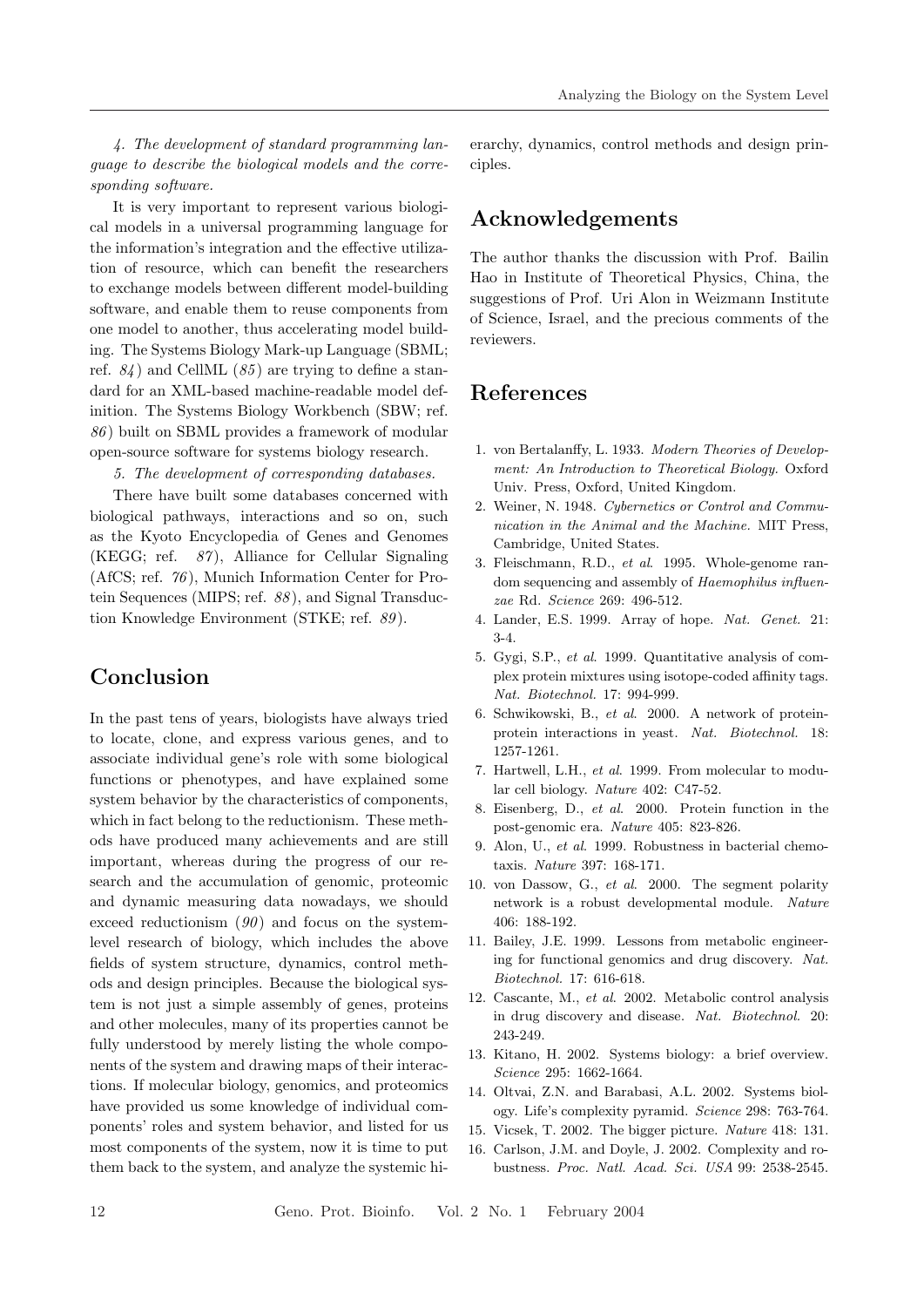- 17. Csete, M.E. and Doyle, J.C. 2002. Reverse engineering of biological complexity. Science 295: 1664-1669.
- 18. Eldar, A., et al. 2002. Robustness of the BMP morphogen gradient in Drosophila embryonic patterning. Nature 419: 304-308.
- 19. Kitano, H. 2002. Computational systems biology. Nature 420: 206-210.
- 20. Eisen, M.B., et al. 1998. Cluster analysis and display of genome-wide expression patterns. Proc. Natl. Acad. Sci. USA 95: 14863-14868.
- 21. Marcotte, E.M., et al. 1999. A combined algorithm for genome-wide prediction of protein function. Nature 402: 83-86.
- 22. Alon, U., et al. 1999. Broad patterns of gene expression revealed by clustering analysis of tumor and normal colon tissues probed by oligonucleotide arrays. Proc. Natl. Acad. Sci. USA 96: 6745-6750.
- 23. Ihmels, J., et al. 2002. Revealing modular organization in the yeast transcriptional network. Nat. Genet. 31: 370-377.
- 24. Tavazoie, S., et al. 1999. Systematic determination of genetic network architecture. Nat. Genet. 22: 281- 285.
- 25. Hughes, T.R., et al. 2000. Functional discovery via a compendium of expression profiles. Cell 102: 109-126.
- 26. Alter, O., et al. 2000. Singular value decomposition for genome-wide expression data processing and modeling. Proc. Natl. Acad. Sci. USA 97: 10101-10106.
- 27. Brown, M.P., et al. 2000. Knowledge-based analysis of microarray gene expression data by using support vector machines. Proc. Natl. Acad. Sci. USA 97: 262-267.
- 28. Spellman, P.T., et al. 1998. Comprehensive identification of cell cycle-regulated genes of the yeast Saccharomyces cerevisiae by microarray hybridization. Mol. Biol. Cell 9: 3273-3297.
- 29. Zhao, R., et al. 2000. Analysis of p53-regulated gene expression patterns using oligonucleotide arrays. Genes Dev. 14: 981-993.
- 30. Chu, S., et al. 1998. The transcriptional program of sporulation in budding yeast. Science 282: 699-705.
- 31. Kalir, S., et al. 2001. Ordering genes in a flagella pathway by analysis of expression kinetics from living bacteria. Science 292: 2080-2083.
- 32. Hughes, J.D., et al. 2000. Computational identification of cis-regulatory elements associated with groups of functionally related genes in Saccharomyces cerevisiae. J. Mol. Biol. 296: 1205-1214.
- 33. Kurdistani, S.K., et al. 2002. Genome-wide binding map of the histone deacetylase Rpd3 in yeast. Nat. Genet. 31: 248-254.
- 34. Maniatis, T. and Reed, R. 2002. An extensive network of coupling among gene expression machines. Nature 416: 499-506.
- 35. Li, K.C. 2002. Genome-wide coexpression dynamics:

theory and application. Proc. Natl. Acad. Sci. USA 99: 16875-16880.

- 36. Fromont-Racine, M., et al. 1997. Toward a functional analysis of the yeast genome through exhaustive twohybrid screens. Nat. Genet. 16: 277-282.
- 37. Phizicky, E., et al. 2003. Protein analysis on a proteomic scale. Nature 422: 208-215.
- 38. Zhu, H., et al. 2001. Global analysis of protein activities using proteome chips. Science 293: 2101-2105.
- 39. Uetz, P., et al. 2000. A comprehensive analysis of protein-protein interactions in Saccharomyces cerevisiae. Nature 403: 623-627.
- 40. Ito, T., et al. 2001. A comprehensive two-hybrid analysis to explore the yeast protein interactome. Proc. Natl. Acad. Sci. USA 98: 4569-4574.
- 41. Li, S., et al. 2004. A map of the interactome network of the metazoan C. elegans. Science 303: 540-543.
- 42. Giot, L., et al. 2003. A protein interaction map of Drosophila melanogaster. Science 302: 1727-1736.
- 43. Gavin, A.C., et al. 2002. Functional organization of the yeast proteome by systematic analysis of protein complexes. Nature 415: 141-147.
- 44. Ho, Y., et al. 2002. Systematic identification of protein complexes in Saccharomyces cerevisiae by mass spectrometry. Nature 415: 180-183.
- 45. Jorgensen, P., et al. 2002. Systematic identification of pathways that couple cell growth and division in yeast. Science 297: 395-400.
- 46. Winzeler, E.A., et al. 1999. Functional characterization of the S. cerevisiae genome by gene deletion and parallel analysis. Science 285: 901-906.
- 47. von Mering, C., et al. 2002. Comparative assessment of large-scale data sets of protein-protein interactions. Nature 417: 399-403.
- 48. Bu, D., et al. 2003. Topological structure analysis of the protein-protein interaction network in budding yeast. Nucleic Acids Res. 31: 2443-2450.
- 49. Kumar, A., et al. 2002. Subcellular localization of the yeast proteome. Genes Dev. 16: 707-719.
- 50. Rives, A.W. and Galitski, T. 2003. Modular organization of cellular networks. Proc. Natl. Acad. Sci. USA 100: 1128-1133.
- 51. Ideker, T., et al. 2001. Integrated genomic and proteomic analyses of a systematically perturbed metabolic network. Science 292: 929-934.
- 52. Bailey, J.E. 2001. Complex biology with no parameters. Nat. Biotechnol. 19: 503-504.
- 53. Edwards, J.S., et al. 2002. Metabolic modelling of microbes: the flux-balance approach. Environ. Microbiol. 4: 133-140.
- 54. Edwards, J.S., et al. 2001. In silico predictions of Escherichia coli metabolic capabilities are consistent with experimental data. Nat. Biotechnol. 19: 125- 130.